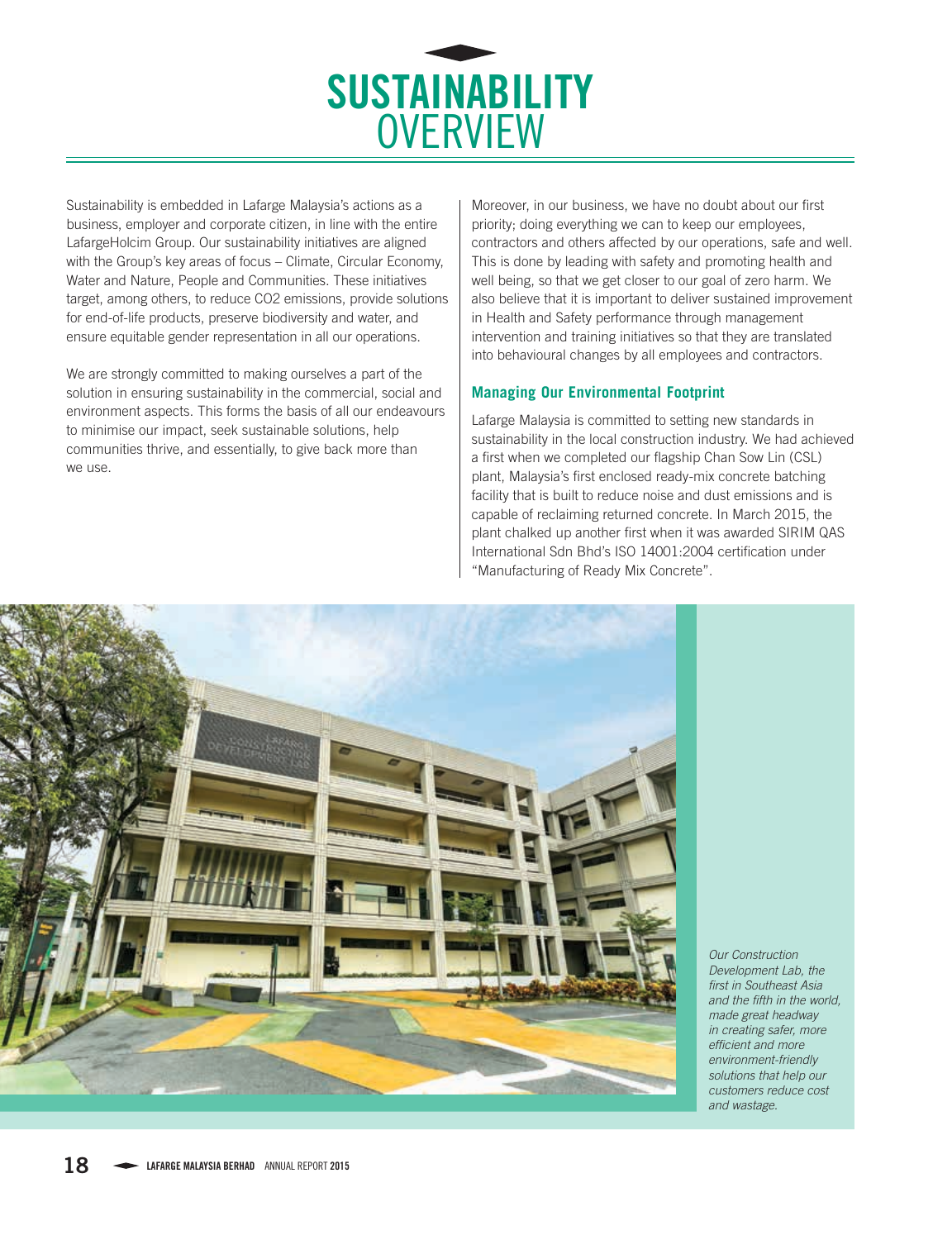Our focus on environmental protection and sustainability also bore fruit when two eco products manufactured by Lafarge Malaysia – Phoenix and Mascrete LH – were certified as green building products under PAS 2050:2011 by TUV PSB Singapore in July. Extending this list of accomplishments, our Construction Development Laboratory (CDL) also made great headway in creating safer, more efficient and more environment-friendly solutions that help our customers reduce cost and wastage. These include Morpla, Fastbuild and Road Integrated Offer.

Additionally, we continue our work to optimize the use of natural resources by managing our environmental footprint effectively and creating value where possible by using alternative fuels, alternative raw materials and recycled materials. In 2015, alternative fuel contributed more than 10% of the energy required in our manufacturing processes.

Biodiversity preservation is equally important in our commitment to sustainable development. Based on the findings of a University of Malaya biodiversity study on our quarry in Kanthan, Perak, we have identified an area in Gunung Kanthan as having sensitive biodiversity. In response, access to this area has been restricted since January 2015 and we have taken the decision to preserve it from future mining activities. Going forward, our plan will involve further studies on Gunung Kanthan and its limestone deposits. This is part of our long-term commitment to ensure the responsible management of biodiversity at our sites.

# **In 2015, alternative fuel contributed more than 10% of the energy required in our manufacturing processes.**



*The Chan Sow Lin plant is Malaysia's first enclosed ready-mix concrete batching facility that is built to reduce noise and dust emissions and is capable of reclaiming returned concrete.*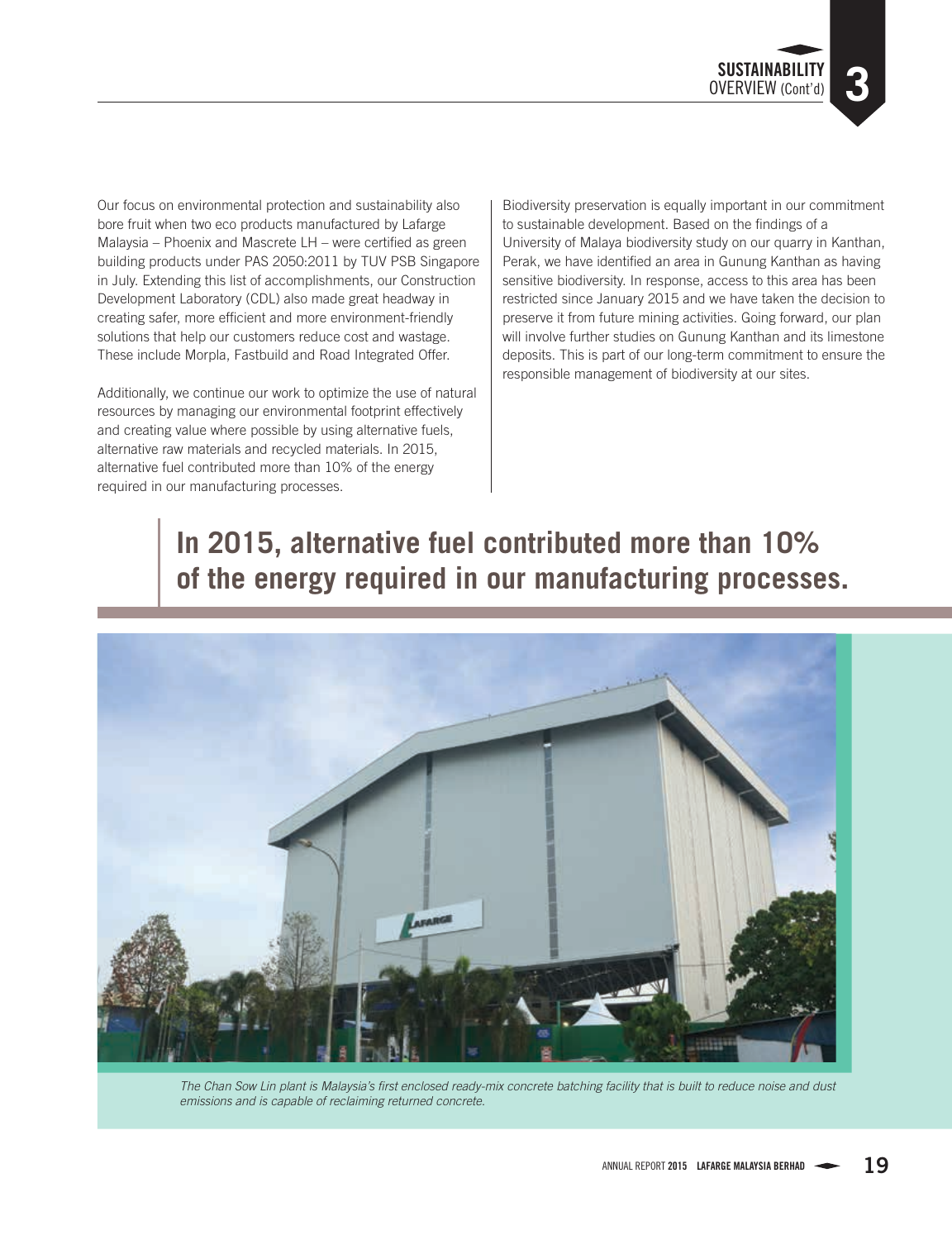

### **Reaffirming Our Commitment to Health and Safety**

Health and Safety is our overarching value. Our aim is to ensure that everyone affected by our business activities returns home unharmed to their loved ones every day.

Following the completion of the Lafarge and Holcim merger, a new Health and Safety policy and set of rules were introduced which is the statement of management continued commitment to the Health and Safety of its employees, contractors and those affected by our operations.

In addition, a new Incident, Classification & Investigation standard was introduced to ensure continued transparency of incident reporting. The standard also ensures that investigations are conducted and repetitions are avoided by adopting the learnings.

We are pleased to report that in 2015, for the fourth consecutive year, there were no fatalities on our operating sites. However, one recordable road transport related fatality occurred, the first since March 2011. We achieved a Total Injury Frequency Rate (TIFR) of 1.39 (on-site and transport), which essentially means that there were 1.39 incidents for every 1 million employee and contractor hours worked. With the exception of the road related fatality, all incidents were of low severity, with most associated with slips, trips, falls and hand injuries. Meanwhile, our Total Road Accident Frequency (TRAF) for heavy goods vehicles (HGV) stood at 0.06 for the year, an exceptionally low rate in relation to the overall 48.5 million kilometre travelled by Lafarge Malaysia's transporters.

In addition to the application of key Health and Safety standards, safety engagement with workers by management at site together with regular audits, help management to gauge progress and make appropriate decisions:

*No. of Safety Engagements in 2015*

| <b>Product Line/Plant/</b><br><b>Activities</b> | <b>Number of</b><br><u>engagements</u><br>in year 2015 |
|-------------------------------------------------|--------------------------------------------------------|
| Aggregates                                      | 859                                                    |
| Ready-Mix Concrete                              | 4450                                                   |
| Kanthan                                         | 2005                                                   |
| Langkawi                                        | 1614                                                   |
| Pasir Gudang                                    | 600                                                    |
| Rawang                                          | 772                                                    |
| Cement Industrial                               | 140                                                    |
| <b>Head Office</b>                              | 324                                                    |
| Supply Chain                                    | 113                                                    |
| <b>HSBP</b>                                     | 234                                                    |
| <b>Corporate Functions</b>                      | 118                                                    |
| Total                                           | 11229                                                  |

*No. of Motor Vehicle Incidents (MVI) net of third party fault in 2015*

| <b>Product Line/Plant/</b><br><b>Activities</b> | <b>Number of MVI's</b><br>net of third party<br>fault in 2015 |
|-------------------------------------------------|---------------------------------------------------------------|
| Supply Chain                                    | 16                                                            |
| Cement                                          | $\mathsf{R}$                                                  |
| Aggregates                                      | 19                                                            |
| Ready-Mix Concrete                              | 73                                                            |
| CMC                                             | 1                                                             |
| <b>Head Office</b>                              | ∩                                                             |
| Total                                           |                                                               |

*In-Country & Cross-Country Audits*

| 2015 Audits |                                                                                 |
|-------------|---------------------------------------------------------------------------------|
|             | Cross-Country - RMX Central Region<br>Cluster                                   |
| In-Country  | - Rawang Integrated<br><b>Cement Plant</b>                                      |
|             | Cross-Country - Pasir Gudang<br>Cement Mill & Kulai<br><b>Aggregates Quarry</b> |

*In-country audit: Internal audit performed by local H&S personnel with the involvement of operations managers as co-auditors, using the Group Health & Safety Management System (HSMS) protocol.*

*Cross-country audit: External audit performed by external (foreign) H&S personnel with the involvement of senior managers and Health & Safety Country Committee members as co-auditors, using the group HSMS protocol.*

*Both audits are performed on an entity once every 3 years. The duration between an internal & external audit is 1.5 years.*

> **1.39 "On-Site and Transport" Total Injury Frequency Rate (TIFR).**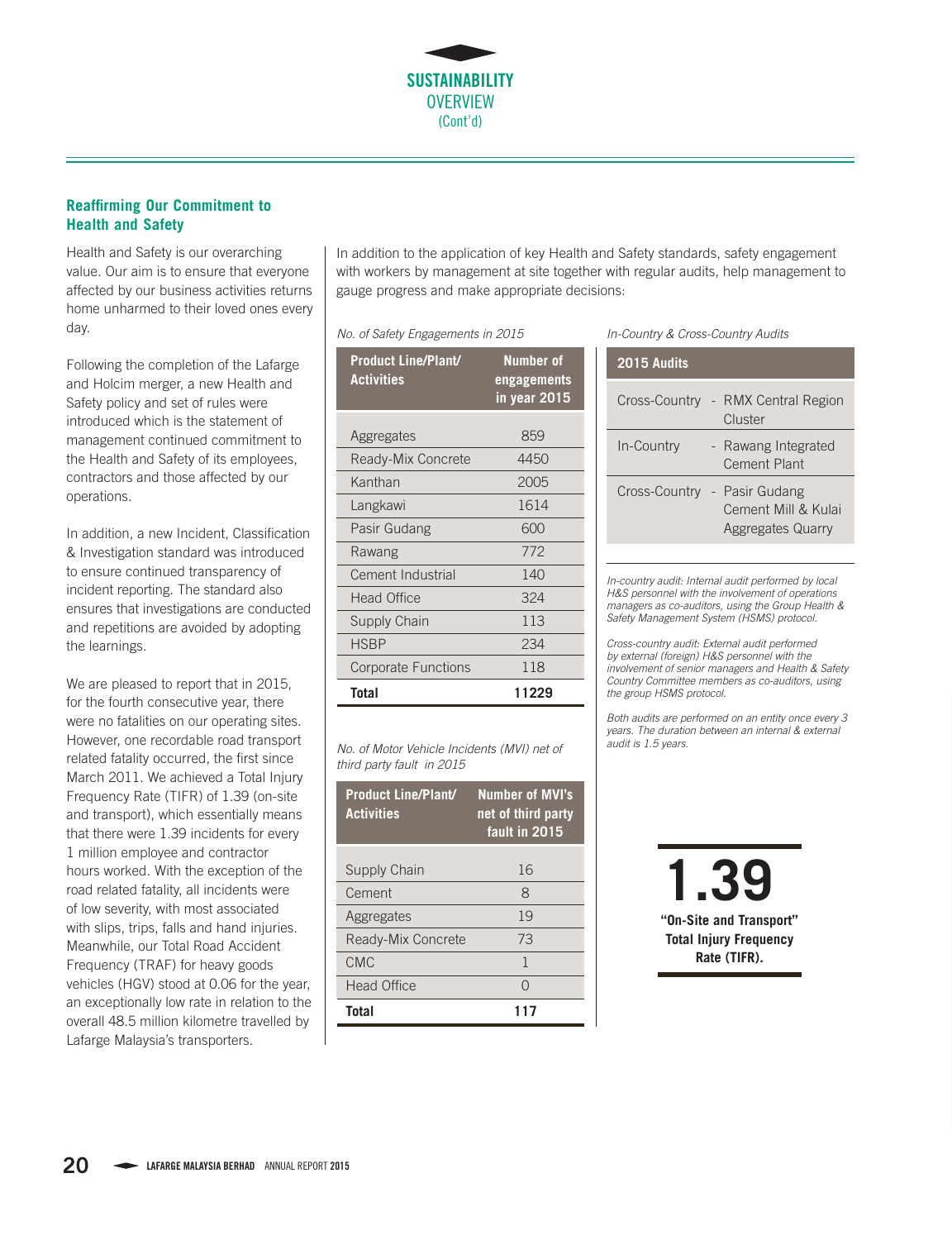**SUSTAINABILITY**  OVERVIEW (Cont'd) **3**

Other lead indicators, adopted by the company to prevent incidents include motor vehicle incidents (MVI) monitoring, Health and Safety training hours recorded, near miss reporting and the review of Serious Events.

*No. of Serious Event Reviews (SER)*

| Year | <b>Total SER Recorded</b> |
|------|---------------------------|
| 2013 | 37                        |
| 2014 | 49                        |
| 2015 | 58                        |

*No. of Near Misses Reported*

| Year | <b>Total Near Misses</b><br><b>Reported</b> |
|------|---------------------------------------------|
| 2013 | 675                                         |
| 2014 | 497                                         |
| 2015 | ミトス                                         |

To continue to improve the competency of our workforce, Lafarge Malaysia recorded close to 69,000 training hours for employees in 2015, including Health and Safety leadership for managers and supervisors.

#### *Health and Safety Training Hours*

| Year | <b>Total Training Hours</b> |
|------|-----------------------------|
| 2013 | 53,438                      |
| 2014 | 35.971                      |
| 2015 | 68,875                      |

**48.6million km**

**Total distance driven by contractor vehicles across all product lines in 2015.**

**We are pleased to report that in 2015, for the fourth consecutive year, there were no fatalities on our operating sites.** 

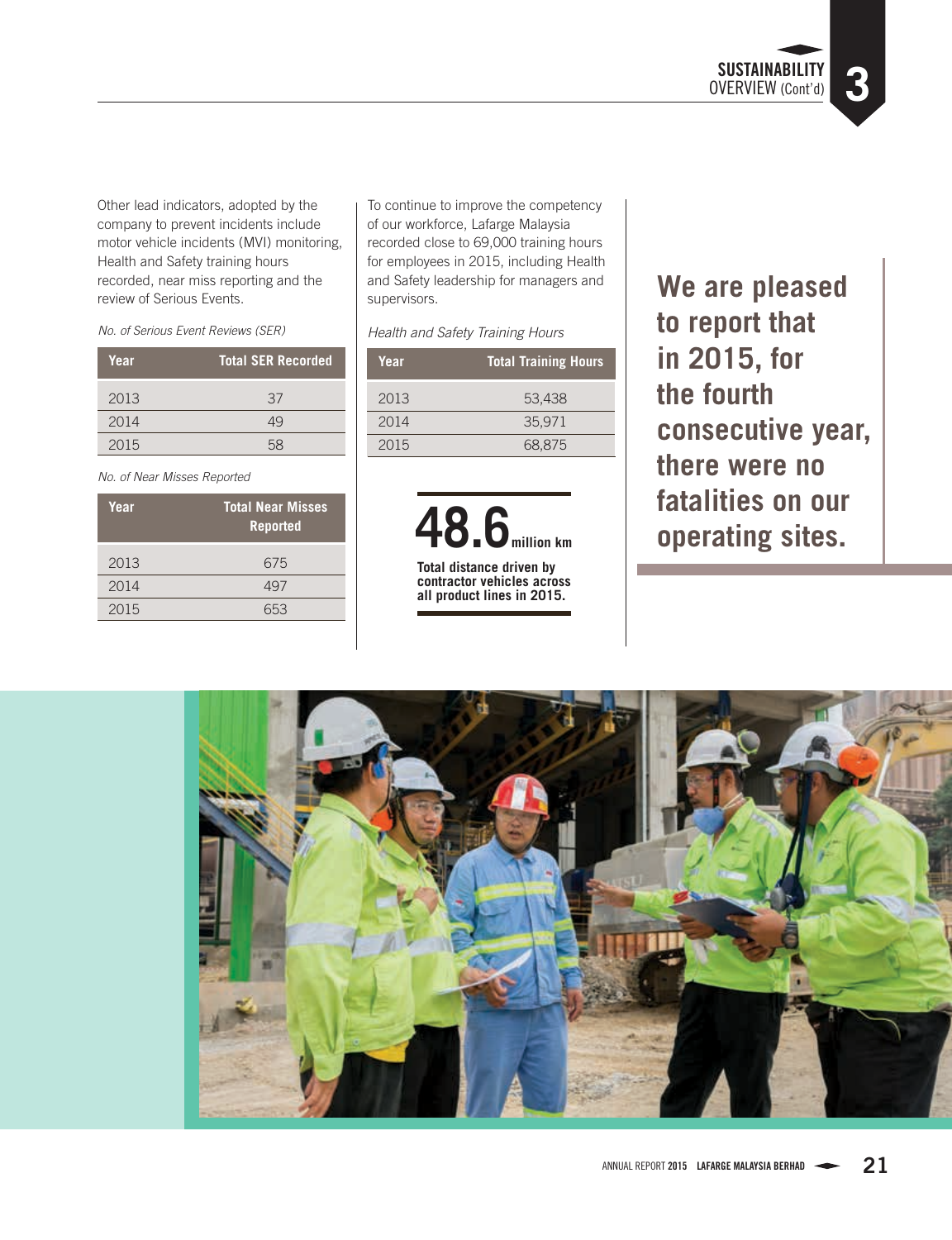

Externally, we were able to contribute our experience in Health and Safety to help improve construction standards in the country. A Health and Safety module was included in our masons training programme to equip masons with fundamental Health and Safety knowledge and skills. We also worked with the Human Resources Development Fund and Malaysian Institute of Quarrying to develop the first of a number of Health and Safety training modules on quarry blasting.

*2013, 2014 and 2015* **0.58 0.82 1.79 5 7 17 2013 2014 2015 TIFR e&c** Total Incidents TIFR e&c rate

*TIFR e&c statistics for* 

*Definition of TIFR e&c: Total number of fatalities, lost time injuries, medical incidents x 1,000,000 divided by total number of worked hours.*

*\*Note: There were no fatalities suffered during this period*

*Definition of LTIFR e&c: Total number of fatalities and lost time injuries x 1,000,000 divided by total number of* 

**2013 2014 2015 0.23 0.35 0.74**

Total no. of LTI's incl. fatalities<sup>\*</sup>

**<sup>2</sup> <sup>3</sup>**

**LTIFR** e&c rate

*LTIFR e&c statistics for 2013, 2014 and 2015*

**LTIFR e&c**

**7**

*worked hours.*

Health and Safety is core to Lafarge Malaysia's operations and is becoming a key expectation of our customers. In fact, Health and Safety has become an effective differentiator for Lafarge Malaysia. The recent appointment of two of our employees as permanent members of the RAPID Overall Site Management HSSE Steering Committee is recognition of our commitment in Health and Safety, and more importantly, it allows us to further enhance Health and Safety standards at project sites through knowledge and experience exchange.

**Following the completion of the Lafarge and Holcim merger, we introduced a new Health and Safety policy and new Incident, Classification & Investigation standards for the enlarged entity. This allows us to harness the best practices of both organisations as part of future H&S planning.**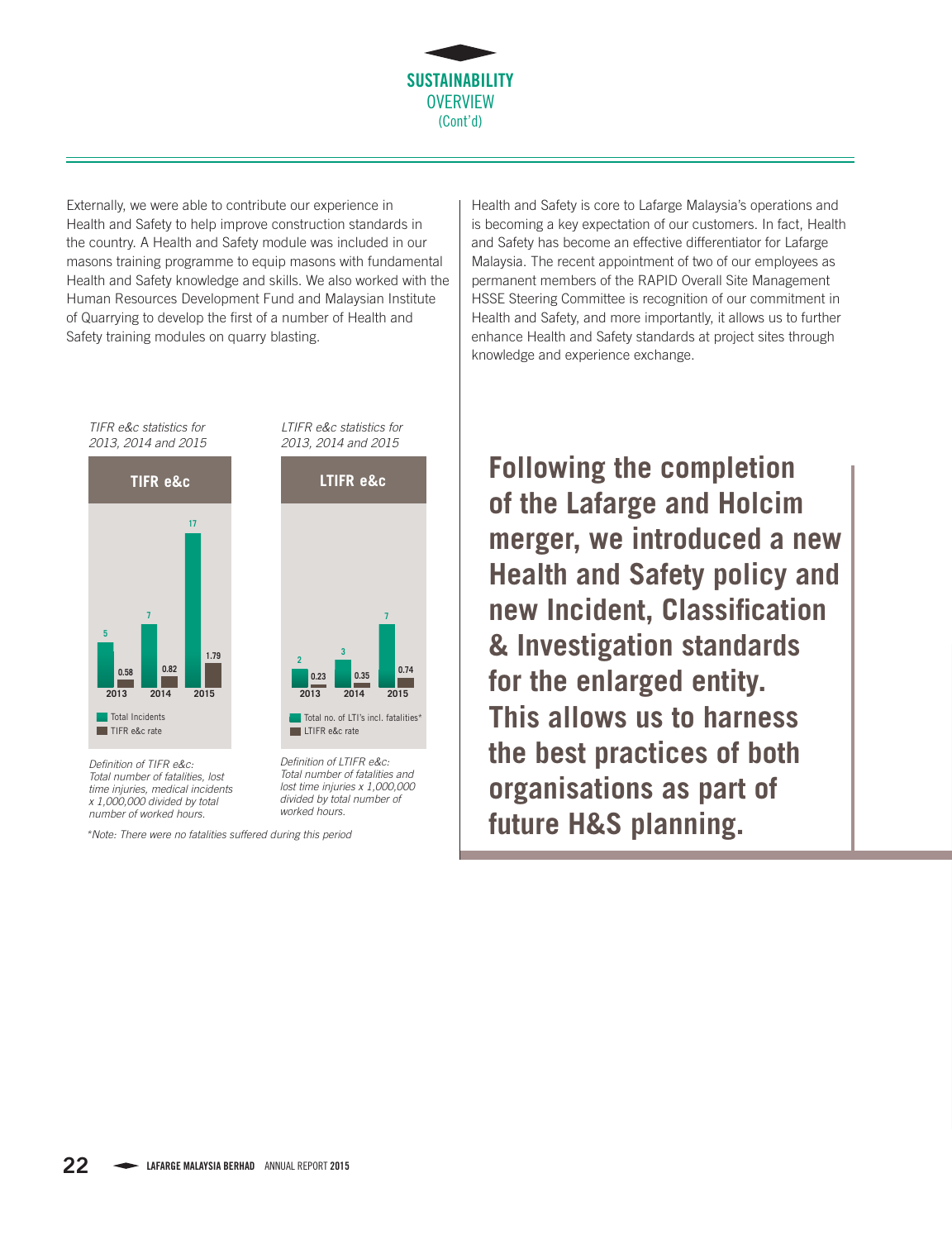

The development of our people is vital to ensure the continued growth of Lafarge Malaysia. Last year, we undertook several programmes to arm our employees with new skills and competencies in line with our ambition of Building Better Cities. We equipped our employees with the necessary skills to offer solutions that add value to our customers and ultimately, contribute towards the construction landscape of Malaysia. At the same time, we worked towards building a talent pipeline to ensure that we consistently deliver on our promises.

In 2015, we launched various training programmes designed to educate our sales, support and marketing teams on road and building solutions and to help frontline supervisors manage their teams more effectively. We also initiated sessions for employees to share their learning experience relating to implementation, and challenges and best practices via team collaboration. To provide Lafarge Malaysia with a steady supply of young engineers, we enhanced our Lafarge Young Engineers Programme, welcoming 15 Young Engineers to the family. In addition, we launched a 12-month Lafarge Customer Care Mastery programme in which 50 employees took part. This programme aimed to inculcate a service-oriented culture and improve our customers' experience.

To encourage two-way communication with our employees, we conducted an Employee Engagement Survey in December 2014. The survey garnered a 90% response rate. It showed that at 80%, our employees are engaged – they believe in the goals of the organisation and feel enabled in the workplace. It was also found that our employees' perception around changes is positive.

The survey also identified key opportunity areas for further improvement. Among the areas were inter-department communication and teamwork, work-life balance and working conditions. Guided by the findings, we drew up three country level action plans – to develop a Leadership Programme incorporating Change Leadership, Managing Performance and improving the physical working conditions in our plants.



*In 2015, we launched various training programmes designed to educate our sales, support and marketing teams on road and building solutions. We also initiated sessions for employees to share their learning experience relating to implementation, challenges and best practices via team collaboration.*